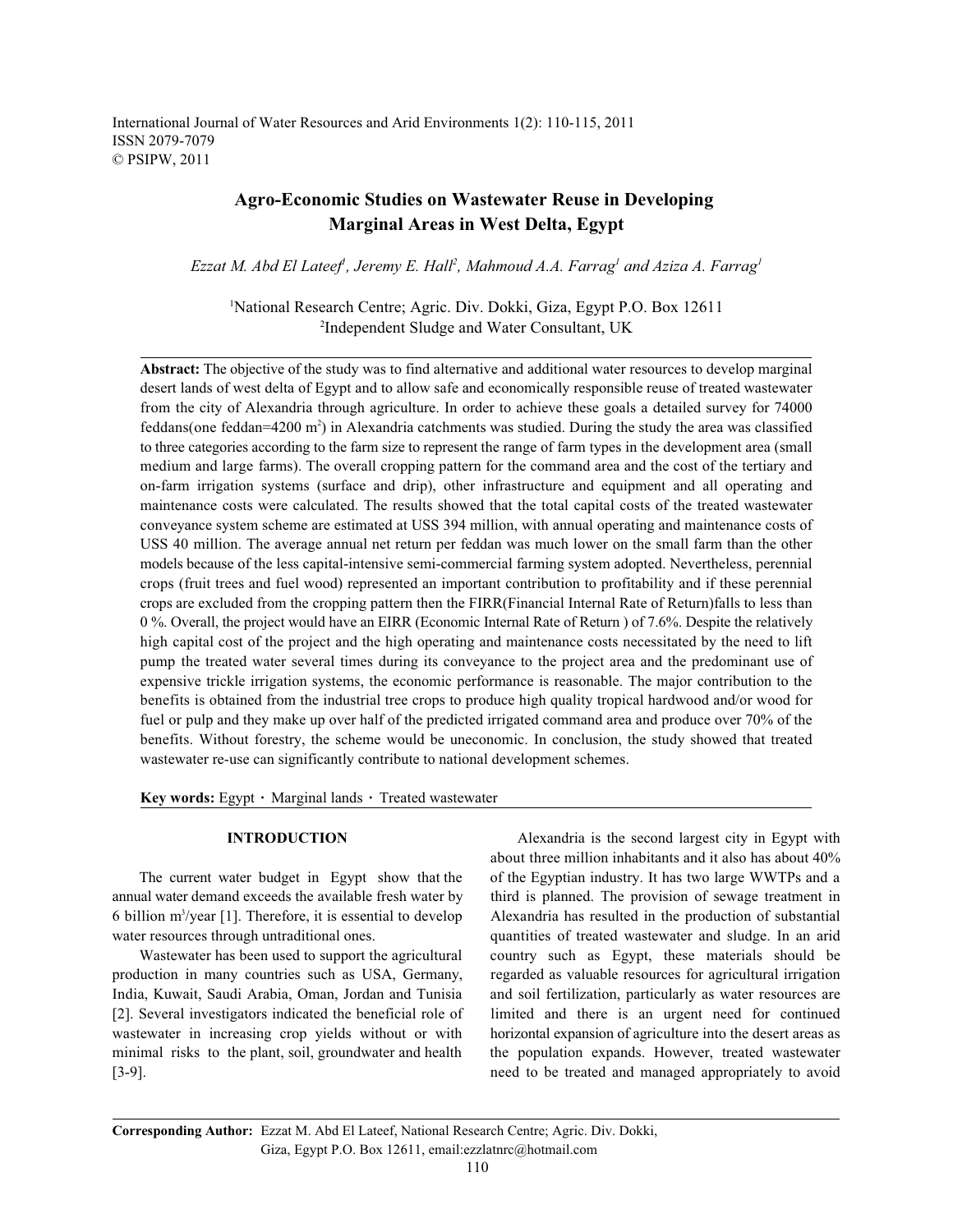potentially adverse impacts on the environment and The crop yield results demonstrated that crops human health. The use of treated wastewater and sludge must also be practicable and economic, to ensure operational sustainability. The principal objective of the study is to allow safe and economically responsible reuse of treated wastewater in warm climates with special reference to Egypt from the city of Alexandria in order to make best use of existing resources and to protect the environment and human health.

# **MATERIALS AND METHODS**

The Alexandria Effluent and Sludge Reuse Study has been commissioned to establish the appropriate approaches to be adopted by Alexandria General Organization for Sanitary Drainage (AGOSD) to secure efficient and beneficial disposal of treated wastewater and sludge. The Study is being funded by the European Investment Bank and is being carried out on behalf of AGOSD by WRc. In order to support the development of a full-scale scheme for the reuse of about 1.5 million  $m<sup>3</sup>$  per day, the main components of the study were to characterize treated wastewater quality and to assess its suitability for reuse in the agricultural purposes and to demonstrate the use of treated wastewater in agriculture through monitoring of the field trials, to show the potential agronomic and environmental benefits and impacts. In addition to propose treated wastewater reuse scheme and outline design prepared by the study as well as the financial and economic analyses of the proposed project.

In order to achieve such goals samples of treated wastewater were taken to assess the quality of the treated wastewater The standard procedures for these analysis were applied [10]. Field trials were established to evaluate and demonstrate the reuse of treated wastewater to arable crops and trees in a typical soil similar to the reclaimed land in the targeted area of reuse. The proposed treated wastewater convenience system and the outline design was prepared by the study. Financial and economic analyses of the proposed project were prepared.

## **RESULTS**

The detailed chemical and microbiological analyses of the treated wastewater were carried (Table1) showed that the treated wastewater complied with the adopted limit values of the Egyptian code of practice of reuse (Decree 44/2000).

irrigated with secondary treated wastewater perform equally as well as, or significantly better than, with canal water. It is worthy to note that the treated wastewater potentially contributes a significant portion of the nutritional requirements of crops (Table2)

Generally, yields were raised to a similar extent by the full rate of fertilizer application compared to the half rate for both sources of irrigation water (Fig. 1).

The tree trial data showed that Casuarina had the highest survival rate (97 %) and Ficus 84 %, as may be expected being locally adapted. Eucalyptus and Bombax achieved 53 %, but other fruit trees did not establish(Table3). Samples of leaves were taken from each species and treatment and analyzed for trace element composition and these showed no differences between the treatments, having low concentrations of trace elements and heavy metals.

**The Proposed Treated Wastewater Reuse Scheme:** A route has been proposed and costs estimates prepared for a dedicated treated wastewater Conveyance System (ECS) to transfer the future treated wastewater from the East, West and Agamy-Mex-Dekhila WWTP to treated wastewater discharge points into the ECS (Fig.2). The costs and benefits determination of the treated wastewater reuse scheme indicated that the total capital costs of the scheme are estimated at US\$ 394 million, with annual operating and maintenance costs of US\$ 40 million (Table4).

The economic study showed that the small farm model showed the largest FIRR of 19 %, compared with a FIRR of 10 % for both the medium and large farm models(Table5). This is a reflection of the lowest costs and immediate returns from annual cropping on the small farms, whereas the larger farms are more capital intensive and take longer to achieve positive cash flow due to the predominance of tree crops. However, the average annual net return per acre is much lower on the small farm than the other models because of the less capital-intensive semi-commercial farming system adopted. Nevertheless, perennial crops (fruit trees and fuel wood) still make an important contribution to profitability. If these perennial crops are excluded then the FIRR falls to less than 0%.

Overall, the project would have an EIRR of 7.6%(Table 6). Despite the relatively high capital cost of the project and the high operating and maintenance costs necessitated by the need to lift pump the treated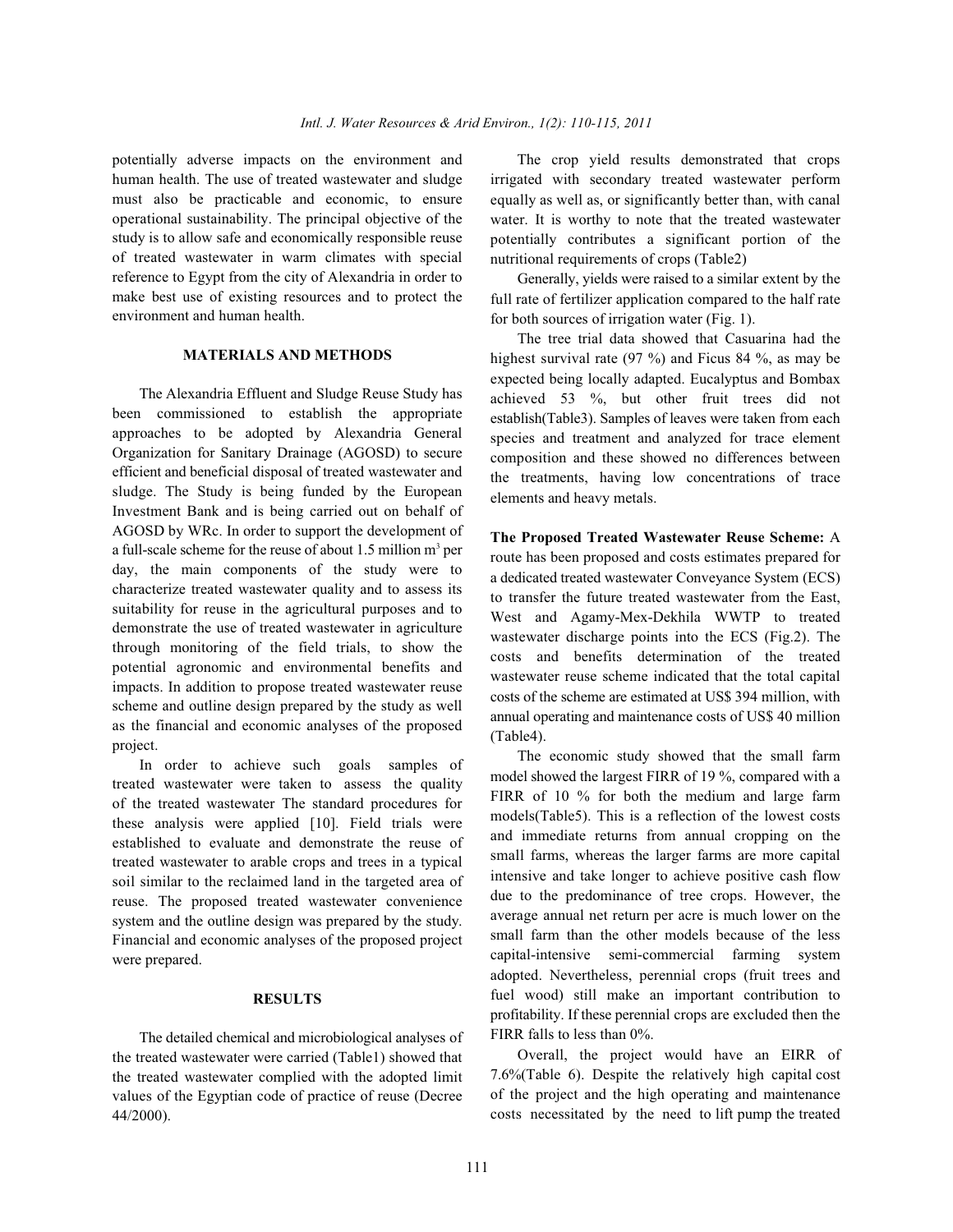

*Intl. J. Water Resources & Arid Environ., 1(2): 110-115, 2011*

Fig. 1: Economic yield parameters of three winter season and three summer season crops irrigated with treated effluent and canal water and receiving adjusted rates of inorganic fertilizer



Fig. 2: Schematic long section for the proposed conveyance system for the treated wastewater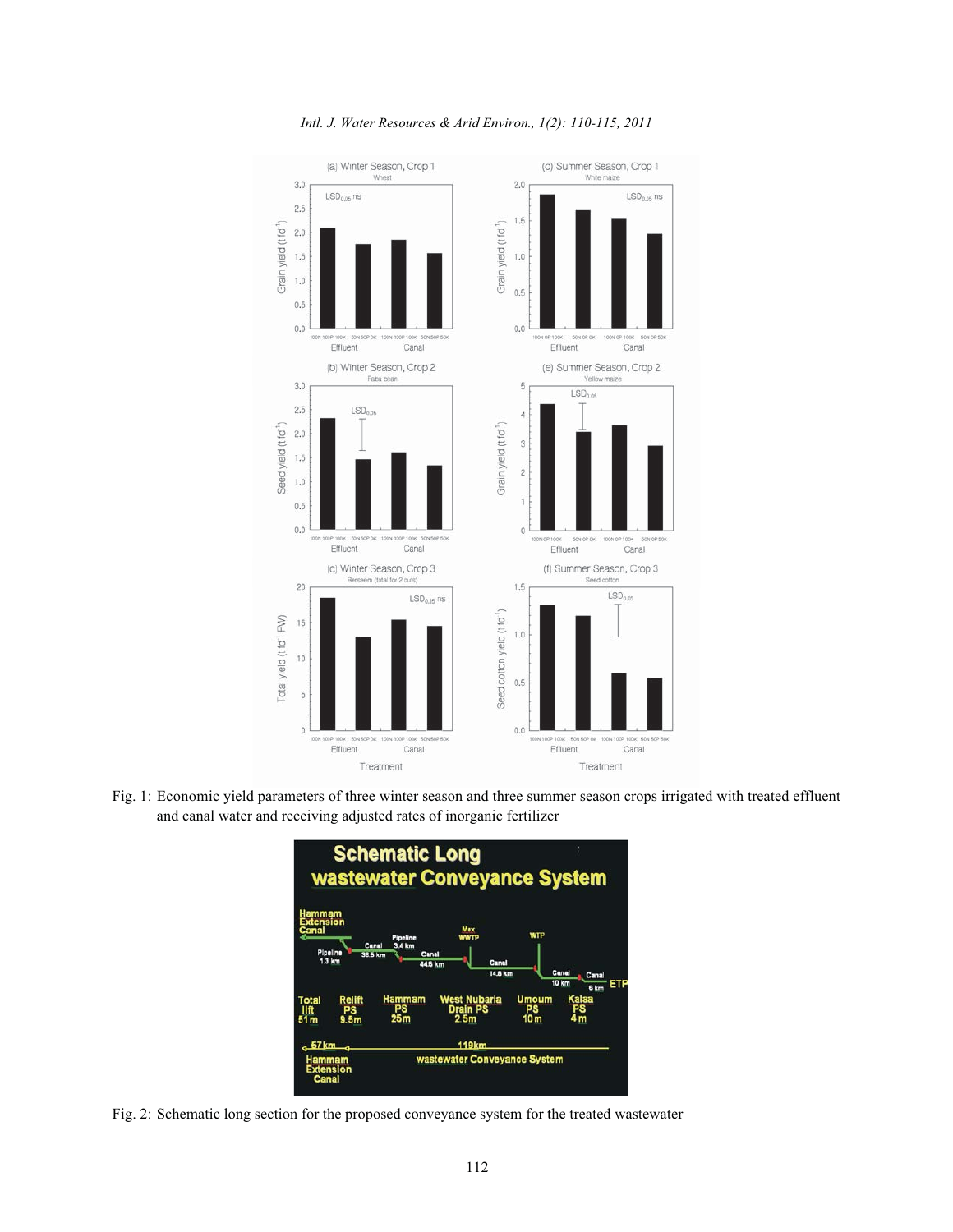|                                                    | Table 1: Analysis of effluent applied to field trials (mean values) and compared with maximum limit values in Decree 44/2000 |                                             |
|----------------------------------------------------|------------------------------------------------------------------------------------------------------------------------------|---------------------------------------------|
| Parameter <sup>(1)</sup>                           | <b>Biotower</b>                                                                                                              | Limit values for secondary treated effluent |
| pH                                                 | 8.3                                                                                                                          | 6 to 9                                      |
| Dissolved oxygen                                   | 7.8                                                                                                                          | $\overline{\phantom{a}}$                    |
| Total suspended solids <sup>(2)</sup>              | 67                                                                                                                           | 40                                          |
| Biological oxygen demand <sup>(2)</sup>            | 59.6                                                                                                                         | 40                                          |
| Chemical oxygen demand                             | 158                                                                                                                          | 80                                          |
| Oil and grease                                     | 7                                                                                                                            | 10                                          |
| Total dissolved solids                             | 1164                                                                                                                         | 2000                                        |
| Alkalinity                                         | 352                                                                                                                          |                                             |
| Sodium adsorption ratio                            | 6.2                                                                                                                          | 20                                          |
| Nitrogen (TKN)                                     | 18.6                                                                                                                         |                                             |
| Nitrate $(NO3)$                                    | 0.094                                                                                                                        |                                             |
| Ammonia (NH <sub>3</sub> )                         | 13                                                                                                                           |                                             |
| Chloride (Cl <sup>-</sup> )                        | 444                                                                                                                          | 300                                         |
| Phosphate $(PO4)$                                  | 3.1                                                                                                                          |                                             |
| Sodium (Na)                                        | 584                                                                                                                          |                                             |
| Calcium (Ca)                                       | 396                                                                                                                          |                                             |
| Magnesium (Mg)                                     | 170                                                                                                                          |                                             |
| Potassium (K)                                      | 40                                                                                                                           |                                             |
| Cadmium (Cd)                                       | 0.0015                                                                                                                       | 0.01                                        |
| Chromium (Cr)                                      | 0.0074                                                                                                                       | 0.01                                        |
| Copper (Cu)                                        | 0.003                                                                                                                        | 0.2                                         |
| Lead (Pb)                                          | 0.0414                                                                                                                       | 5                                           |
| Nickel (Ni)                                        | 0.0124                                                                                                                       | 0.2                                         |
| $\text{Zinc}(\text{Zn})$                           | 0.041                                                                                                                        | $\overline{c}$                              |
| Boron (B)                                          | not determined                                                                                                               | 3                                           |
| Molybdenum (Mo)                                    | not determined                                                                                                               | 0.01                                        |
| Manganese (Mn)                                     | not determined                                                                                                               | 0.2                                         |
| Iron $(Fe)$                                        | not determined                                                                                                               | 5                                           |
| Cobalt (Co)                                        | not determined                                                                                                               | 0.05                                        |
| Parasite eggs (No. ova/l)                          | mean: 283; median: 0                                                                                                         |                                             |
| Faecal coliform (MPN/100 ml)                       | median: 7.3 x 107                                                                                                            | 1,000                                       |
| Motor <sup>(1)</sup> Unite as mall or as indicated |                                                                                                                              |                                             |

### *Intl. J. Water Resources & Arid Environ., 1(2): 110-115, 2011*

Table 1: Analysis of effluent applied to field trials (mean values) and compared with maximum limit values in Decree 44/2000

Note:  $(1)$  Units as mg/l or as indicated

<sup>(2)</sup> Elevated values due to the presence of algal growth in effluent storage tank. Mean values for freshly treated effluent: pH 7.7; TSS 37 mg/l; BOD 41 mg/l

| Table 2: Percentage of recommended amounts of fertilizer supplied by effluent to winter and summer crops, effluent Irrigation trial, Baghdad |       |           |         |             |              |        |
|----------------------------------------------------------------------------------------------------------------------------------------------|-------|-----------|---------|-------------|--------------|--------|
| Parameter                                                                                                                                    | Wheat | Faba bean | Berseem | White maize | Yellow maize | Cotton |
| Nitrogen                                                                                                                                     | ے ر   |           | oδ      |             |              |        |
| Phosphorus                                                                                                                                   |       |           |         |             |              |        |
| Potassium                                                                                                                                    | 359   |           |         |             |              |        |

# Table 3: Survival of trees and shrubs after two seasons (number planted and percent survival)

|                                            | Compost+Canal |                | Compost+Effluent | Effluent     | Overall     |            |            |
|--------------------------------------------|---------------|----------------|------------------|--------------|-------------|------------|------------|
| Species                                    | No. planted   | % survival     | No. planted      | % survival   | No. planted | % survival | % survival |
| Original plantings that survived initially |               |                |                  |              |             |            |            |
| Bombax                                     | 5             | 20             | 5                | 60           | 5           | 80         | 53         |
| Casuarina                                  | 22            | 100            | 22               | 95           | 22          | 95         | 97         |
| Eucalyptus                                 |               |                |                  |              |             |            | 53         |
| Populus                                    | 5             | $\Omega$       | 5                | 0            | 5           | $\Omega$   |            |
| Rosa                                       | 18            |                | 18               | 0            | 18          | 0          | 0          |
| Dodonea                                    | 29            | 93             | 39               | 97           | 39          | 95         | 95         |
| Myoporum $(1st row)$                       | 26            | 81             | 26               | 81           | 26          | 100        | 87         |
| Myoporum $(2nd row)$                       | 22            | 100            | 24               | 88           | 24          | 100        | 96         |
| Duranta                                    | 23            | 30             | 23               | 78           | 33          | 52         | 53         |
| Adhatoda                                   | 25            | 68             | 21               | 71           | 28          | 46         | 62         |
| Hibiscus                                   | 26            | 73             | 22               | 67           | 24          | 86         | 75         |
| Nerium                                     | 30            | 100            | 26               | 77           | 29          | 66         | 81         |
| Replacement species                        |               |                |                  |              |             |            |            |
| Ficus                                      | 5             | 80             | 5                | 100          | 7           | 71         | 84         |
| Tichoma                                    | 23            | 83             | 15               | 93           | 30          | 50         | 75         |
| Ponsiana                                   | 5             | 100            | 5                | 80           |             | 60         | 80         |
| Olivea (2 rows)                            | 5             | $\overline{0}$ | 5                | $\mathbf{0}$ | 5.          | 0          | 0          |
| Pican                                      |               |                |                  | $\Omega$     |             | $\Omega$   | $\theta$   |
| Eryobotia                                  | 5             |                | 5                |              | 5           |            |            |
| Mean survival                              |               | 58             |                  | 62           |             | 56         | 58         |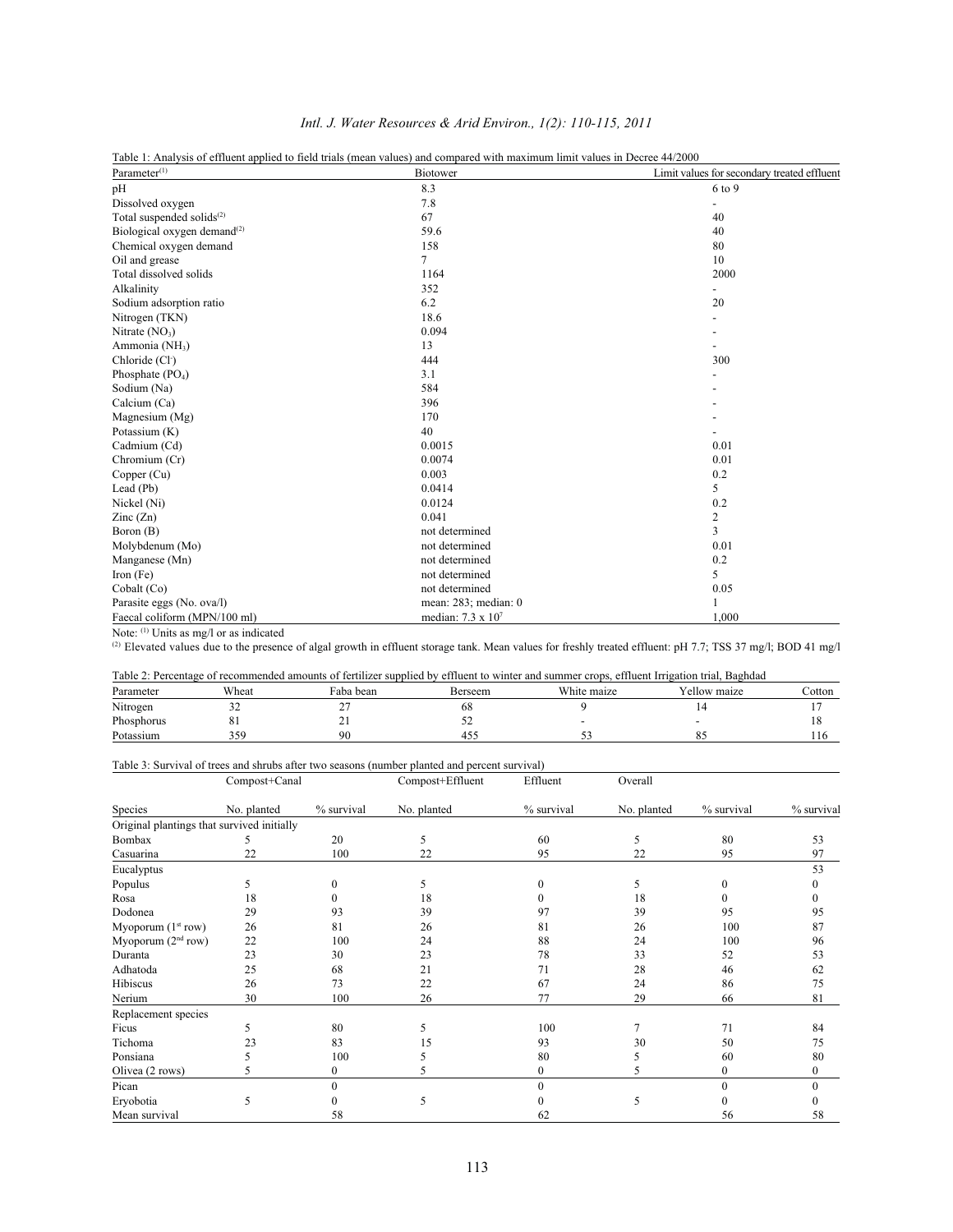|  |  | Intl. J. Water Resources & Arid Environ., 1(2): 110-115, 2011 |  |  |  |
|--|--|---------------------------------------------------------------|--|--|--|
|--|--|---------------------------------------------------------------|--|--|--|

| Item                                                              | Amount (US\$ million) |
|-------------------------------------------------------------------|-----------------------|
| Capital costs                                                     |                       |
| Conveyance system (canals, pumping stations, structures, etc.)    | 210.8                 |
| Distribution systems within the Hammam Extension Area             | 126.2                 |
| Detail design and construction supervision (assumes done locally) | 5.3                   |
| Contingencies                                                     | 51.3                  |
| Total                                                             | 393.6                 |
| Operating and maintenance costs                                   |                       |
| Pumping stations                                                  | 4.5                   |
| Secondary and tertiary service units and trickle irrigation       | 35.7                  |
| Total                                                             | 40.2                  |

Table 5: Farm model financial analysis (LE)

| Item                                                          | Small Farm Model | Medium Farm Model | Large Farm Model |
|---------------------------------------------------------------|------------------|-------------------|------------------|
| Farm size Net Command Area (NCA) feddan                       |                  | 100               | 1000             |
| Irrigation and Infrastructure Development cost per feddan NCA | 5,780            | 11.890            | 23,550           |
| Years to positive cash flow                                   |                  |                   |                  |
| Net Annual Farm Income per feddan at full development *       | 2,851            | 7,364             | 11,863           |
| Financial Internal Rate of Return (FIRR)                      | $19\%$           | $10\%$            | $10\%$           |

Note: \* Averaged for the period from year 10 to 20 because of the irregular cash flow from plantation forestry

Table 6: Sensitivity analysis on Economic Internal Rate of Return

| Parameter                   | Variation | EIRR $(\%)$ |
|-----------------------------|-----------|-------------|
| Project as evaluated        |           | 7.6         |
| Capital costs:              | $+20\%$   | 6.8         |
|                             | $-20\%$   | 8.5         |
| O and M costs:              | $+20\%$   | 7.1         |
|                             | $-20\%$   | 8.1         |
| Agricultural output prices: | $-20\%$   | 5.5         |
|                             | $+20\%$   | 9.2         |
| No hardwood, all pulpwood   |           | < 0         |
| No industrial tree crops    |           | 3.7         |
| All industrial tree crops   |           | 7.8         |

wastewater water several times during its conveyance to **REFERENCES** the project area and the predominant use of expensive trickle irrigation systems, the economic performance is 1. Abu Zeid, M., 1992. Water resources assessment in

obtained from the industrial tree crops to produce Handbook of Wastewater Reclamation and Reuse. high quality tropical hardwood and/or wood for Lewis Pub., USA. fuel or pulp. They make up over half of the predicted 3. Oron, G., Y. DeMalach, Z. Hoffman and Y. Manor, irrigated command area and produce over 70% of the 1991. Effluent reuse by trickle irrigation. Water Sci. benefits. Without forestry, the scheme would be Technol., 24(9): 103-108. uneconomic. 4. Oron, G., Y. DeMalach, Z. Hoffman and Y. Manor,

treated wastewater irrigation is consistent with As-Samra treated effluent on the quality of irrigation international experience, Re-use can help to maximize the water in central Jordan valley. Water Res., Wastewater re-use can contribute to national 30(12): 2915-2920. development. Collaboration between users, authorities 6. Vasquez-Montiel, O., N.J. Horan, D.D. Mara, important as well as governmental support and domestic wastewater for reuse in irrigation. encouragement is needed. Water Sci., Technol., 33(10-11): 355-362.

- reasonable. Egypt. Water Resources Development, 8(2): 76-86.
	- The major contribution to the benefits is 2. Rowe, D.R. and I.M. Abdel-Magid, 1995.
		-
		- **CONCLUSION** method on agriculture productivity and environment 1992. Effect of effluent quality and application of control. Water Sci. Technol., 26(7-8): 1993-1601.
	- The responses of a wide range of field crops to 5. Shatanawi, M. and M. Fayyed, 1996. Effect of Khirbet
- and the public is needed. Exchange of experiences is very A. Angelakis and T. Asno, 1996. Management of